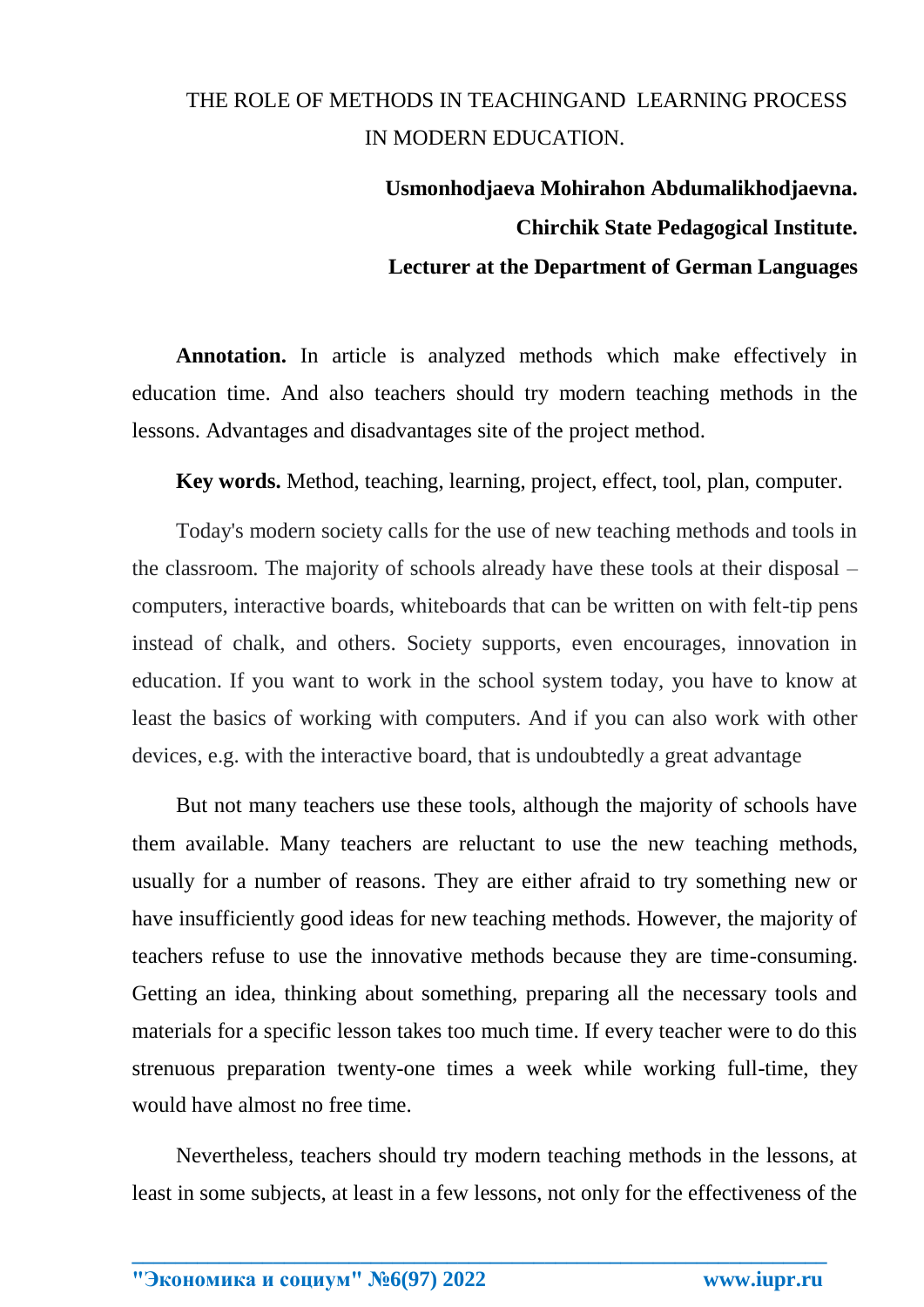lessons, but also for variety. The subject could then be of interest to the students again. You can start with the foreign language. In a foreign language class, there are many ways to convey the new knowledge to the students in a playful and entertaining way.

Students don't want to sit motionless in their benches all day, staring dullly at the blackboard and listening to the teacher who says nothing interesting to them. It doesn't do them any good. Here and there they write something in their notebooks or they go to the blackboard once every hour. The rest of the time they think about something else. Don't be surprised. If the lesson is boring, nobody sits in the bank for forty-five minutes. The teachers can stand, walk or sit at any time. Let's not bore the students with monotonous lectures, with classic writing in exercise books or with doing the same kind of exercises over and over again. The teacher should stimulate imagination and curiosity in them. There are many ways in which this can be achieved.

The modern education system prevailing in this 21st century requires advanced methodologies that'd create a unique and progressive space for them compared to the older educational methods. The 21st-century teaching methodologies have developed new horizons of learning which the participants should explore.

As a participant of the same advanced education system, the teachers should also take the practical methodologies and the perks of the same into consideration. For that, they need to know and clear about specific methods.

Project teaching is an important teaching method that every teacher should use. Using the project method, students not only learn the information on a specific topic, but they also learn to work together and to select, sort and process information from different sources. They must present their work, choose the most important and defend their opinion.

When choosing the themes of the project, the imagination knows no bounds, you just have to take into account the age and the level of progress of the students.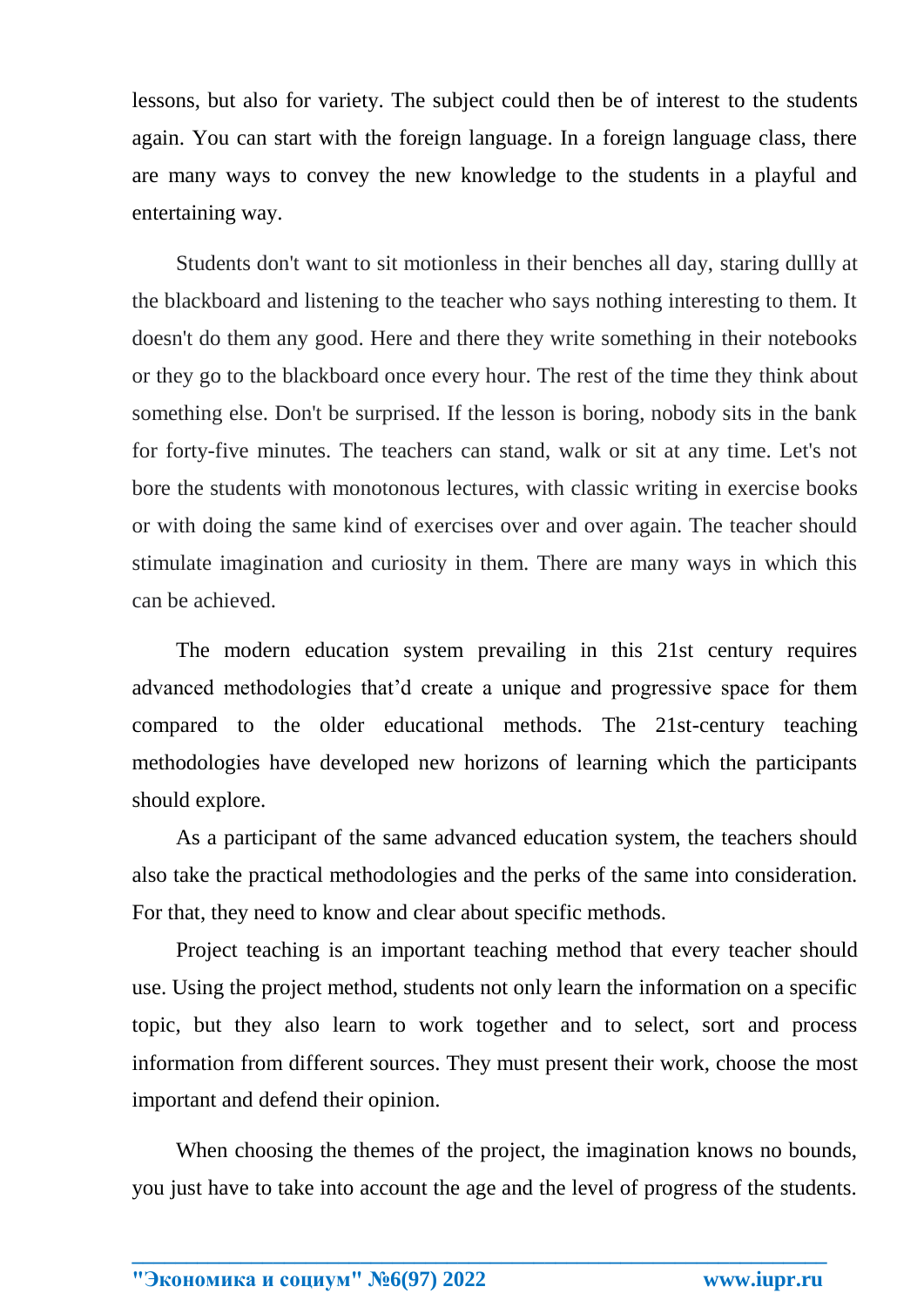The method is suitable for students to work in groups of at least three members. However, it is also possible for the whole class to work together on a project.

Every project should have some phases:

• The students or their teacher find a topic or a problem.

• The teacher or the students themselves decide how big the groups they will work in should be.

• Each group does their own work, looking for all sorts of information from different sources (books or encyclopedias, the internet, magazines or newspaper articles, films, etc.)

• The group sorts the information gathered and agrees on a result. The teacher can of course also determine the result, but it is better if the students choose it.

• The result can be the creation of a bulletin board, a poster, a photo album or a musical, for example.

• The students work out the result in the project. The teacher can help and advise them.

• At the end, the groups present the results of the project in a presentation.

• The last point of the work is reflection and evaluation.

The project method has many advantages, as already described above. Pupils gain new knowledge on a certain topic, they learn to cooperate, to select, sort and process information from different sources. The project method develops important skills and supports independence. Students discover new things with fun form. In the project, the students work with different sources (books, magazines, the Internet, their own photographs, pictures from newspapers or magazines, information from the news, from stories told by parents or grandparents, etc.). The project work is not so much about the time, but above all about the result. Therefore, less gifted students or students with poor concentration can also be successful. The project also improves the social climate. The students understand